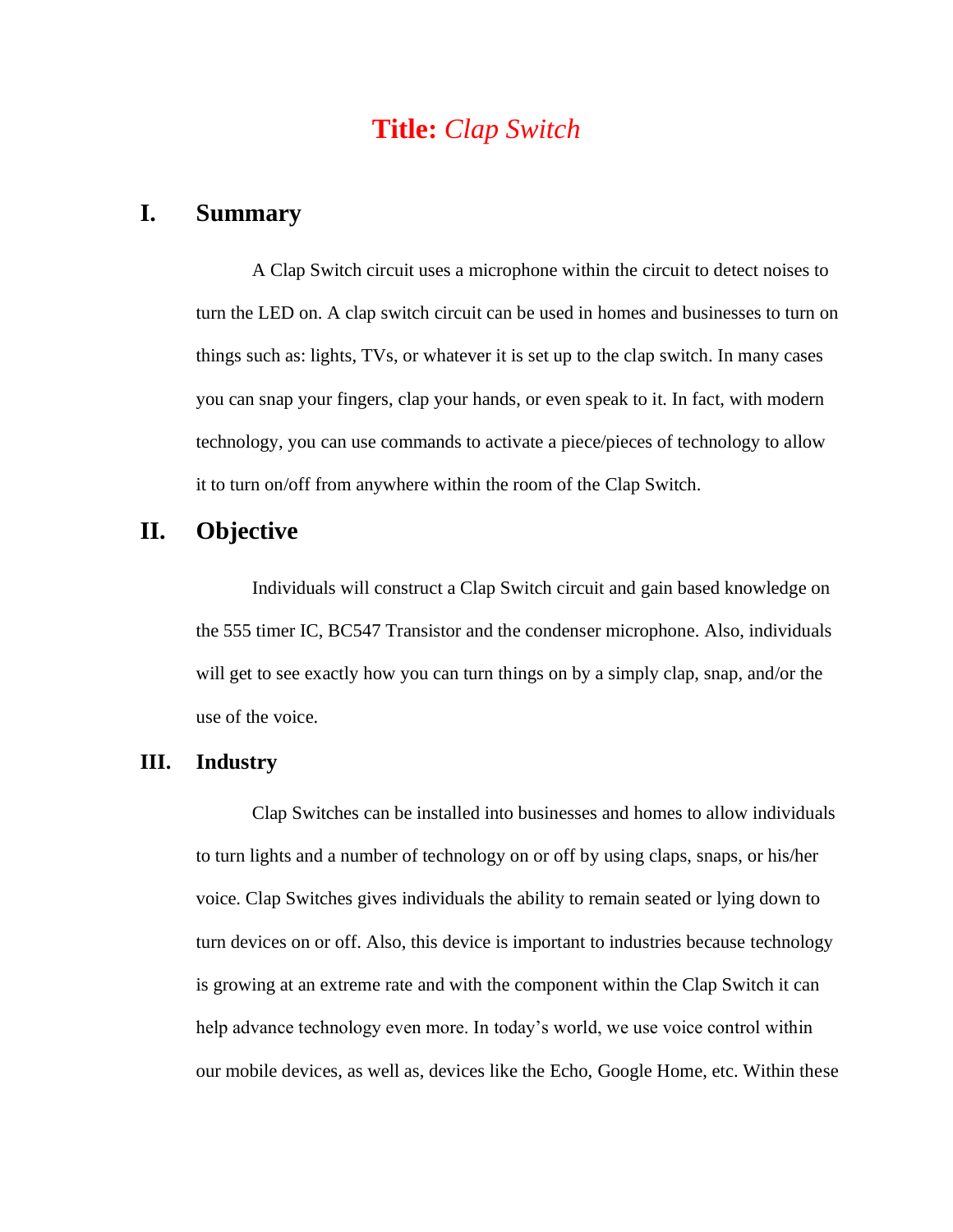devices that I previously listed, you can turn on a number of technologies by giving it simple voice commands, which is something that a great number of companies are working on – on a daily basis.

The Clapper was released in the 1980s, allowing individuals to active appliances by using claps all without having to get up to turn on an appliance manually. (i) The Clapper was only the beginning of audio activation technology. Now, there are devices like the Google Home smart speaker – which has similar functionalities like "The Clapper", yet it is more advanced. For instance, you can speak to the speaker and ask it to turn on any smart appliances, play music, and ask it to do whatever you need it to do. (ii)

### **IV. Methodology**

### **a. Parts**

- **i.** 555 timer IC
- **ii.** Two BC547 Transistor
- **iii.** 3.3 Ω Resistor
- **iv.** 1kΩ Resistor
- **v.** Two 270Ω Resistors
- **vi.** 100nF Capacitor
- **vii.** 22uF Capacitor
- **viii.** Two Light-emitting Diode
- **ix.** Condenser Microphone
- **x.** Breadboard
- **xi.** Digital multimeter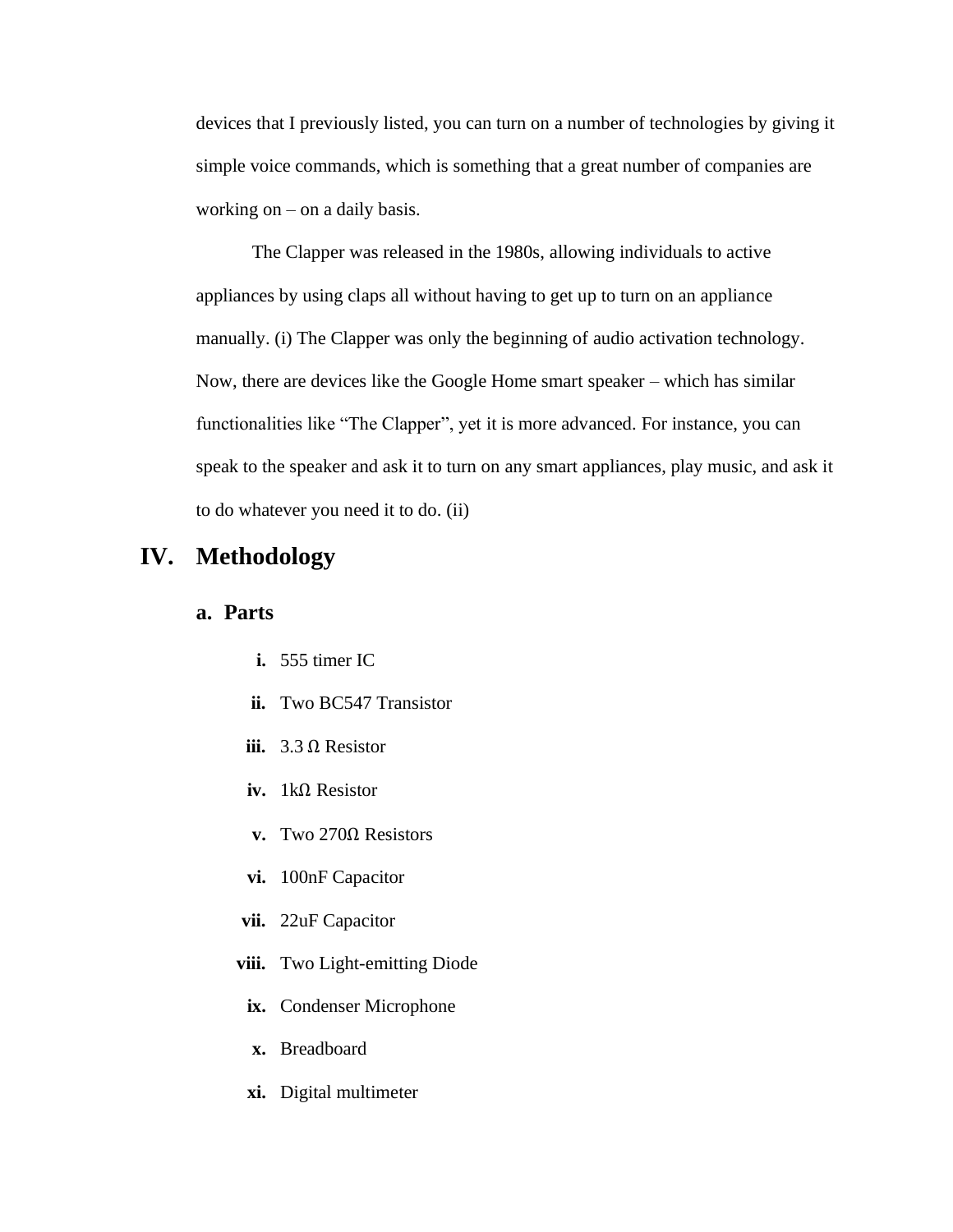**xii.** Power Supply

**xiii.** Wires

#### **b. Purpose of Parts**

- **i.** 555 timer IC is used to timing function, such as turning the LED on for a short period of time.
- **ii.** The BC547 transistor is used for amplification.
- **iii.** Anode/ Collector of the transistor in pin 1.
- **iv.** Base of the transistor is pin 2.
- **v.** Cathode/Emitter of the transistor is pin 3.
- **vi.** The 270  $\Omega$  resistor determines the order at the output and the sensitivity.
- **vii.** The 22uF capacitor allows the LED to stay on for approximatively 2.5 seconds.

### **c. Procedure**

- **i.** Connect the power supply and breadboard together to set the voltage to 5 volts.
- **ii.** Connect the ground to the breadboard
- **iii.** Connect one terminal of the 3.3kΩ resistor.
- **iv.** Connect the positive end of the condenser microphone to the voltage source and place the negative end of the condenser microphone to the resistor.
- **v.** Connect the base of the BC547 transistor to the condenser microphone.
- **vi.** Connect the emitter of the transistor to the ground.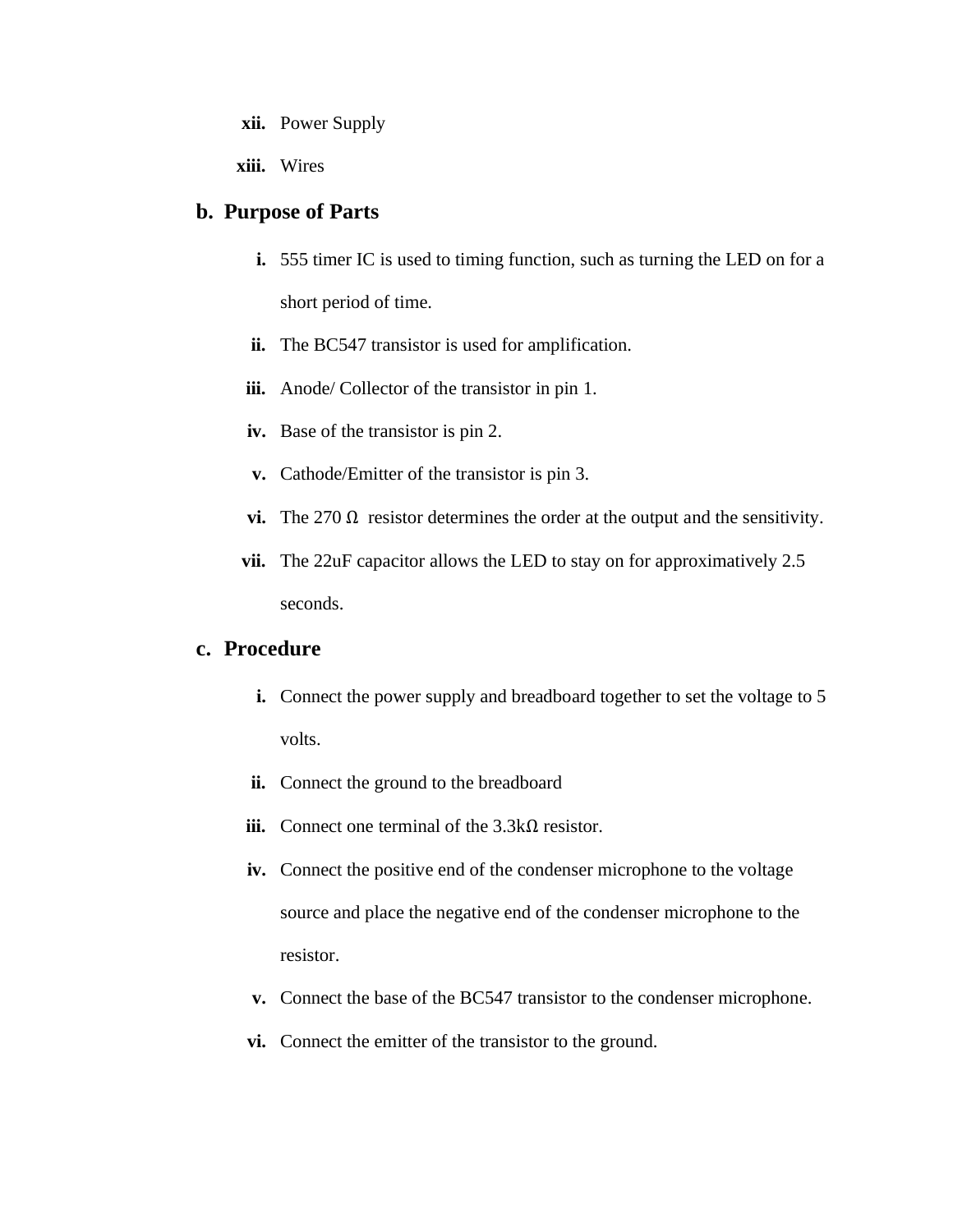- **vii.** Connect the resistor to the voltage source and the collector of the transistor.
- **viii.** Place the second BC547 transistor onto the breadboard.
	- **ix.** Connect the collector of the first BC547 transistor to the base of the second BC547 transistor.
	- **x.** Connect the emitter of the second BC547 transistor to the ground.
- **xi.** Place the 555 timer IC onto the breadboard.
- **xii.** Connect pin 6 with pin 7 of the 555 timer IC.
- **xiii.** Connect pin 4 with pin 8 of the 555 timer IC.
- **xiv.** Connect the 100k-ohm resistor to pin 7 and pin 8.
- **xv.** Connect the anode of the 20uF capacitor to pin 6 of the 555 timer IC.
- **xvi.** Connect the cathode of the 20uF capacitor to the ground.
- **xvii.** Connect a LED to pin 3 of the 555-timer.
- **xviii.** Connect a 270-ohm resistor to the cathode of the LED and to the ground.
	- **xix.** Connect pin 1 of the 555-timer to the ground.
	- **xx.** Connect pin 4 of the 555-timer to the voltage source.
	- **xxi.** Connect a 1k-ohm resistor to the anode and the voltage source.
- **xxii.** Connect a 100nF Capacitor to the anode of the second transistor and into pin 2 of the 555-timer IC.

### **d. References and Photos**

- **i.** <https://home.howstuffworks.com/clapper.htm>
- **ii.** <https://support.google.com/googlenest/answer/9286728?hl=en>
- iii. <https://www.youtube.com/watch?v=DkbfBIMSdgo&t=102s>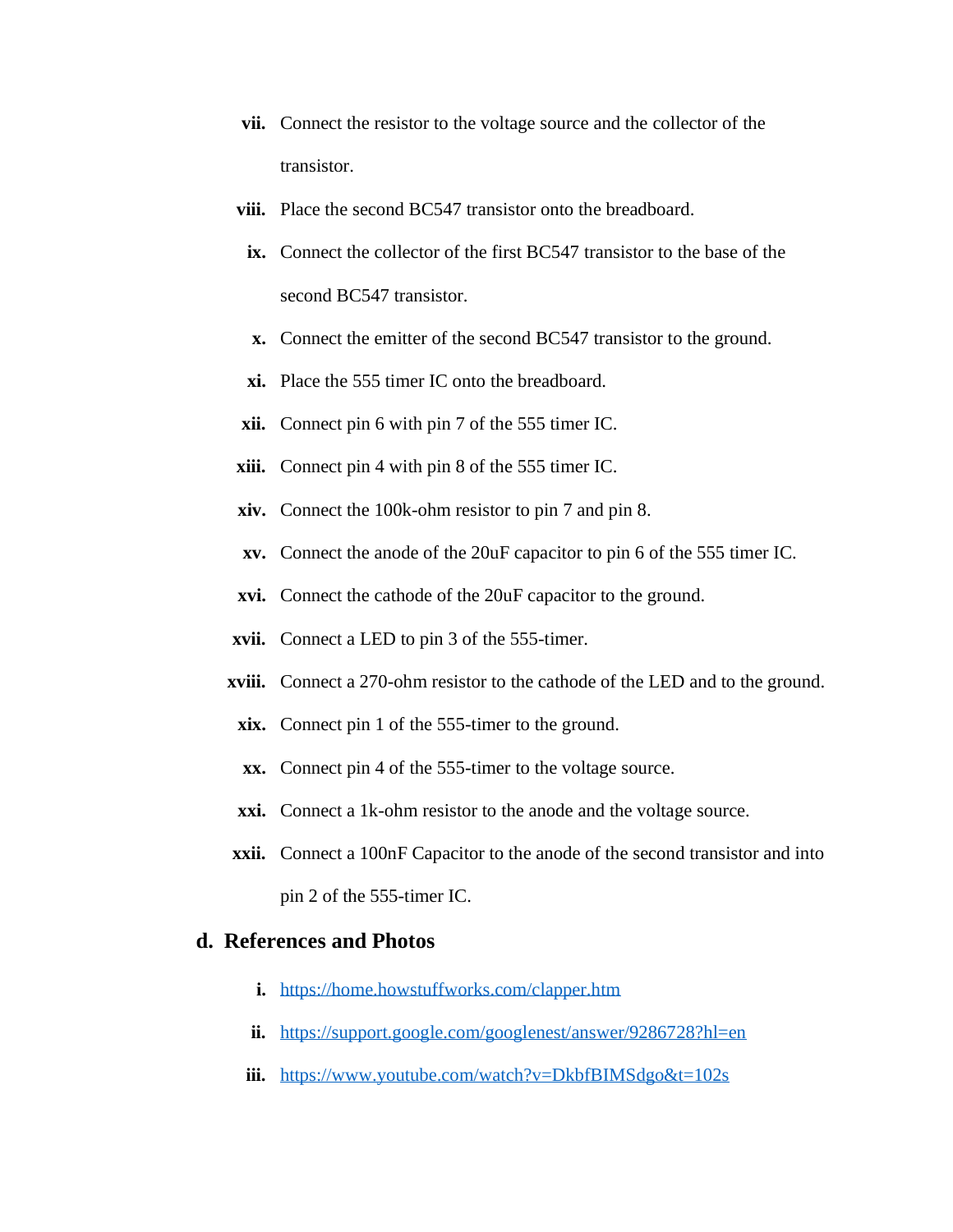